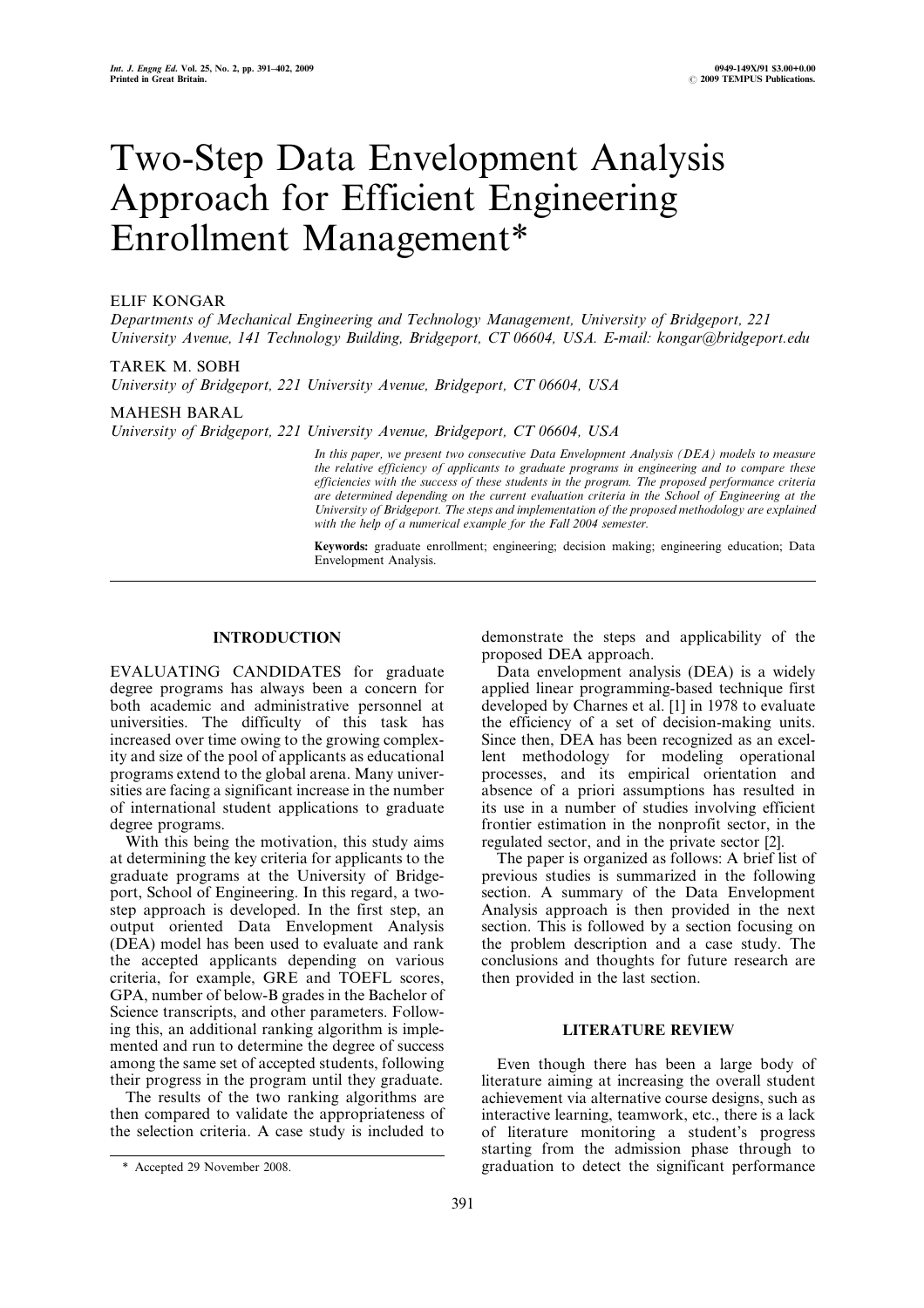indicators. Therefore, admission decisions are currently made by depending on varying criteria for each university and department, in a way that is not necessarily analytically justified.

One of the few studies aiming at detecting student performance indicators was by Deniz and Ersan [3]. In this study, stating the need of universities to have extensive analysis capabilities of student achievement levels in order to make appropriate academic decisions, the authors developed a software package entitled `the Performance-based Academic Decision-Support System (PADSS)', which is based on various performance parameters that are visible at the student department, school and university levels.

Furthermore, in order to ensure the desired outcome achievement for students, Besterfield-Sacre et al. [4] developed, evaluated, and validated a representative model for the engineering education system at the University of Pittsburgh. The authors' model provides insight into success factors and educational processes that influence outcome achievement.

With a similar motivation, this study aims at determining the key criteria for applicants to graduate programs using a two-step Data Envelopment Analysis approach.

Usually modeled as a linear programming (LP) model, Data Envelopment Analysis (DEA) provides relative efficiency score for each decision making unit under consideration. The approach has the ability to accommodate multiple inputs and multiple outputs, allowing these variables to be included in the model with different units of measurement. Owing to these advantages and its ease of use, the approach has been employed extensively in various areas, such as health care, education, banking, manufacturing, and management.

One of the most relevant studies was by Johnson and Zhu [5]. In their work, the authors employed DEA to select the most promising candidates to fill an open faculty position. In this regard, the authors proposed a DEA aided recruiting process that: (1) determines the performance levels of the `best' candidates relative to other applicants;  $(2)$  evaluates the degree of excellence of 'best' candidates' performance; (3) forms consistent tradeoff information on multiple recruiting criteria among search committee members, and then (4) clusters the applicants.

DEA also found a large variety of applications in the environmental arena. To this extend, Sarkis [6] proposed a two-stage methodology to integrate managerial preferences and environmentally conscious manufacturing (ECM) programs. Consequently, Sarkis and Cordeiro [7] investigated the relationship between environmental and financial performance at the firm level.

Furthermore, Talluri et al. [8] applied DEA and Goal Programming methods to a Value Chain Network (VCN) considering the cross efficiency evaluations of Decision Making Units (DMUs).

Methods other than DEA have also been used to study the efficiency of application and admission processes. Moore [9] built an operational two-stage expert system to examine the admission decision process for applicants to an MBA program, and predict the degree completion potential for those actually admitted. A similar study is also published by Nilsson [10] to investigate any differences in the predictive relationships between the scores of the Graduate Record Examination (GRE), the graduate grade point average, the scores of the Graduate Management Admission Test (GMAT), and the graduate grade point average. Furthermore, Landrim et al. [11] constructed a value tree diagram for fifty-five graduate institutions offering the Ph.D. degree in psychology. The authors made use of this diagram to indicate the relative weight of admission factors used in the decision making process.

This study is a follow up on Kongar and Sobh's [12] previously published work where the authors proposed a DEA approach to measure the relative efficiency of applicants to the graduate programs in engineering. The proposed performance criteria in the study were determined depending on the current evaluation criteria in the School of Engineering at the University of Bridgeport.

## INTRODUCTION TO THE DATA ENVELOPMENT ANALYSIS APPROACH

Data Envelopment Analysis (DEA) is a nonparametric approach that compares similar entities, i.e. decision making units (DMUs), against the `best virtual decision making unit'. Usually modeled as a linear programming (LP) model, the method provides a relative efficiency score for each decision making unit under consideration.

The most appealing advantage of DEA is that, unlike parametric approaches such as regression analysis (RA), DEA optimizes on each individual observation and does not require a single function that suits all observations best (Charnes et al. [13]). Comparisons of DEA and RA have been well recorded in the literature. The majority of the published work accepts that DEA is more advantageous in comparing decision making units, even though there are some studies emphasizing the advantages of both (i.e. see Thanassoulis [14]).

One of the above mentioned comparative studies is by Banker et al. [15], comparing estimates of technical efficiencies of individual hospitals obtained from the econometric modeling of the translog cost function, and the application of DEA. In their study, the authors reported that DEA estimates were highly related to capacity utilization, whereas translog estimates failed to provide such a relationship.

In addition, Bowlin et al. [16] compared DEA with RA using 15 hypothetical hospitals and concluded that DEA outperformed RA with its ability to identify the sources of inefficiencies by underlining the resources that are used in excess in inefficient hospitals. Furthermore, the authors stated that DEA performed better in estimating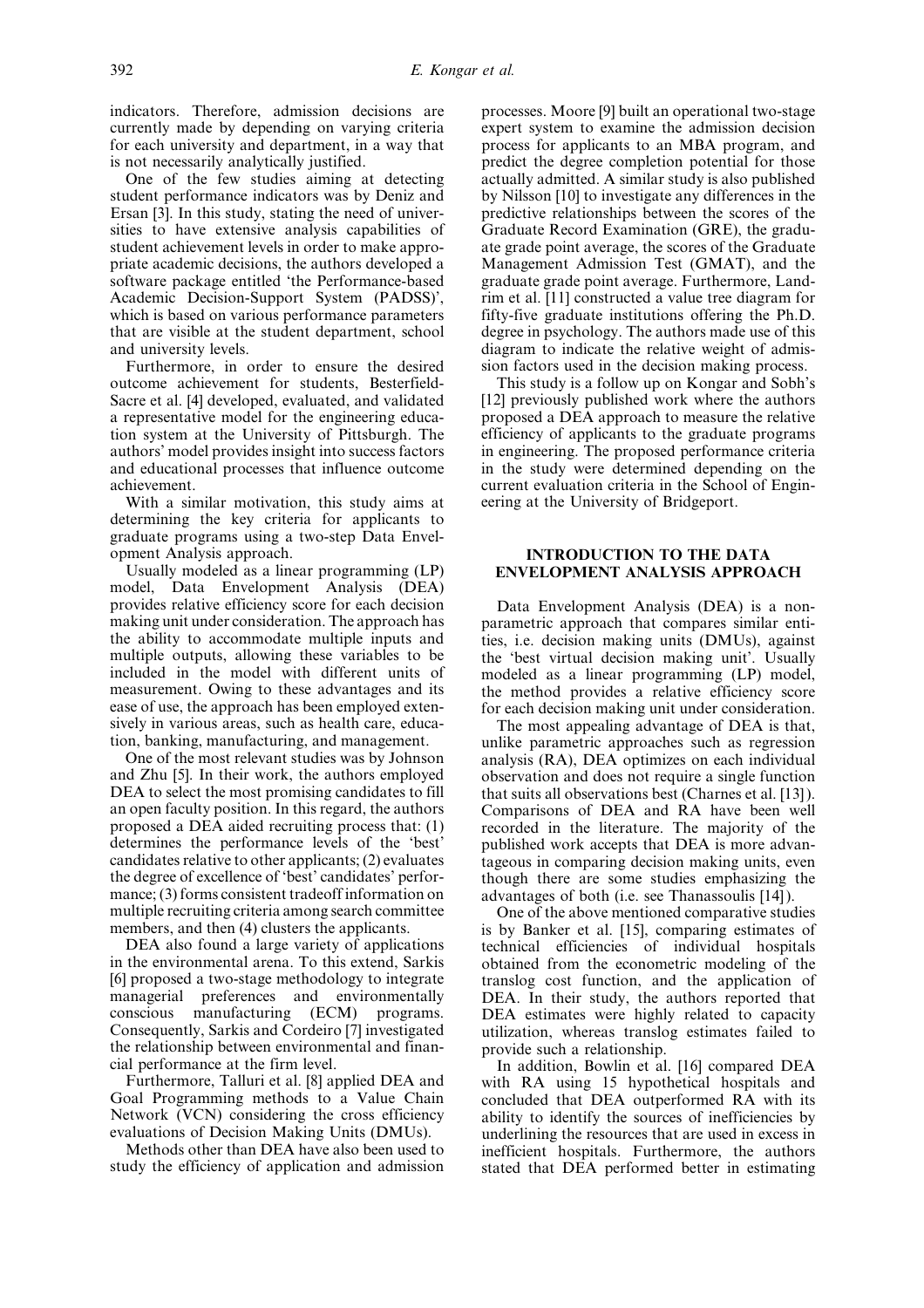and returning scale characterizations. In addition, Sarkis[17] compared DEA with conventional multiple criteria decision making (MCDM) toolsin terms of efficiency and concluded that DEA appeared to perform well as a discrete alternative MCDM tool.

DEA algorithms can be classified into two categories: input- and output-oriented DEA models, according to the `orientation' of the model. Inputoriented DEA models concentrate on reducing the amount of input by keeping the output constant. Output-oriented DEA models, on the other hand, focus on maximizing the amount of output with the identical amount of input. In DEA modeling, inputs are considered as the items that are subject to minimization (i.e., less is better), whereas, outputs are the items that are subject to maximization (i.e., more is better).

Further classification of DEA models can be given depending on the `optimality scale' criterion. Here, DEA models can work under the assumption of Constant Returns to Scale (CRS), or nonconstant returns to scale, i.e. `Increasing Returns to Scale (IRS)', `Decreasing Returns to Scale (DRS)', and `Variable Returns to Scale (VRS)', implying that not all DMUs are functioning at an optimality scale. Here, CRS assumes changes in output values subsequent to a proportional change in the input values. VRS was initially introduced by Banker et al. [18] as an extension of the CRS DEA model. In this paper, we employ an output oriented CRS DEA model. Further explanation regarding the CRS model follows.

As also mentioned above, a basic DEA model allows the introduction of multiple inputs and multiple outputs and obtains an `efficiency score' of each DMU with the conventional output/input ratio analysis. Defining basic efficiency as the ratio of weighted sum of outputs to the weighted sum of *inputs*, the relative efficiency score of a test DMU  $p$ can be obtained by solving the following DEA ratio model (CCR) proposed by Charnes et al. [1]:

$$
\max \frac{\sum\limits_{k=1}^{s} v_k y_{kp}}{\sum\limits_{j=1}^{m} u_j x_{jp}}\n\quad \text{s.t. } \frac{\sum\limits_{k=1}^{s} v_k y_{ki}}{\sum\limits_{j=1}^{m} u_j x_{ji}} \le 1 \quad \forall \text{ DMUs } i \quad (1)
$$
\n
$$
v_k, u_j \ge 0 \qquad \forall \ k, j.
$$

where

 $k = 1$  to s,

 $j = 1$  to m,  $i = 1$  to *n*,  $y_{ki}$  = amount of output k produced by DMU i,  $x_{ji}$  = amount of input *j* produced by DMU *i*,  $v_k$  = weight assigned to output k,  $u_i$  = weight assigned to input *i*.

Equation (1) can easily be converted into a linear program as in Equation (2). We refer the reader to the study by Charnes et al. [13] for further explanation of the model.

$$
\max \sum_{k=1}^{s} v_k y_{kp}
$$
\n
$$
\text{s.t.} \quad \sum_{j=1}^{m} u_j x_{jp} = 1 \tag{2}
$$
\n
$$
\sum_{k=1}^{s} v_k y_{ki} - \sum_{j=1}^{m} u_j x_{ji} \le 0 \quad \forall \text{ DMUs } i
$$
\n
$$
v_k, u_j \ge 0 \qquad \forall k, j,
$$

where the

$$
\sum_{j=1}^m u_j x_{jp} = 1
$$

constraint sets an upper bound of 1 for the relative efficiency score.

In the CCR model provided in Equation (2), evaluating the efficiency of n DMUs correspond to a set of  $n$  LP problems. Using duality, the dual of the CRS model can be represented as in Equation (3):

min  $\theta$ 

s.t. 
$$
\sum_{i=1}^{n} \lambda_i x_{ji} - \theta x_{jp} \le 0 \quad \forall \text{ Inputs } j
$$

$$
\sum_{i=1}^{n} \lambda_i y_{ki} - y_{kp} \ge 0 \quad \forall \text{ Outputs } k \quad (3)
$$

$$
\lambda_i \ge 0 \qquad \forall \text{ DMUs } i.
$$

Equation (3) corresponds to the dual of the basic input-oriented CCR model assuming constant returns to scale for all the inputs and outputs. Using Talluri's [19] notation, the dual of a basic output-oriented CRS model can be written as follows:

max  $\phi$ 

s.t. 
$$
x_{jp} - \sum_i \lambda_i x_{ji} \ge 0
$$
  $\forall$  Inputs  $j$   
\n $-\phi y_{kp} + \sum_i \lambda_i y_{ki} \ge 0$   $\forall$  Outputs  $k$  (4)  
\n $\lambda_i \ge 0$   $\forall$  DMUs  $i$ .

In the case where the assumption is that not all DMUs are functioning at an optimality scale, Equation (4) could be converted into a VRS model by including the constraint

$$
\sum\nolimits_i \lambda_i \geq 0
$$

to the set of technological constraints.

The result of the model,  $\phi$  is the relative efficiency score of each DMU. Inverse of the variable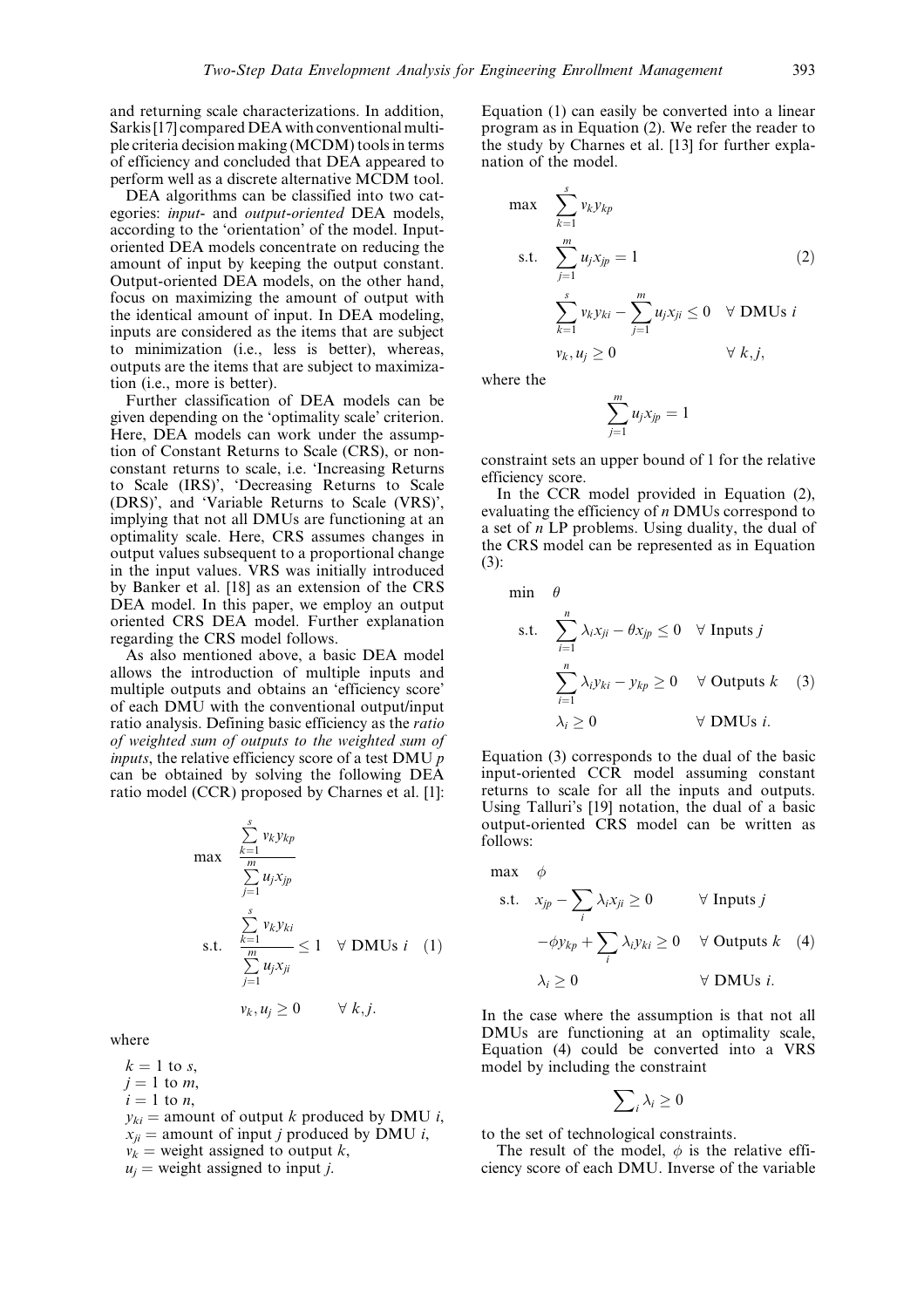$\phi$  (1/ $\phi$ ) provides the technical efficiency value (TE) for each DMU. Here, given that the technical efficiency value is equal to one ( $TE = 1$ ), DMU p is considered `efficient' for its selected weights. In this case, DMU  $p$  lies on the optimal frontier and is not dominated by any other DMU. Using similar reasoning, if the technical efficiency value is less than one  $(TE < 1)$ , then it can be claimed that DMU  $p$  is not on the optimal frontier and there exists at least one efficient DMU in the population.

The following demonstrates the application of the CRS DEA model to the evaluation process of the applicants for graduate engineering programs.

## APPLYING DATA ENVELOPMENT ANALYSIS TO THE APPLICATION REVIEW PROCESS

The proposed DEA model in this study aims at (1) accepting students, (2) comparing the accepted students with the DEA model results, and (3) preparing a base to observe the students' future success to evaluate the performance criteria fed into the model.

To achieve these objectives, the data for all 37 candidates  $(n = 37)$  for the Masters of Science (M.S.) in the Computer Science program in the School of Engineering for Fall 2004 semester was collected.



Fig. 1. Simplified schematic diagram of the application evaluation and decision making process.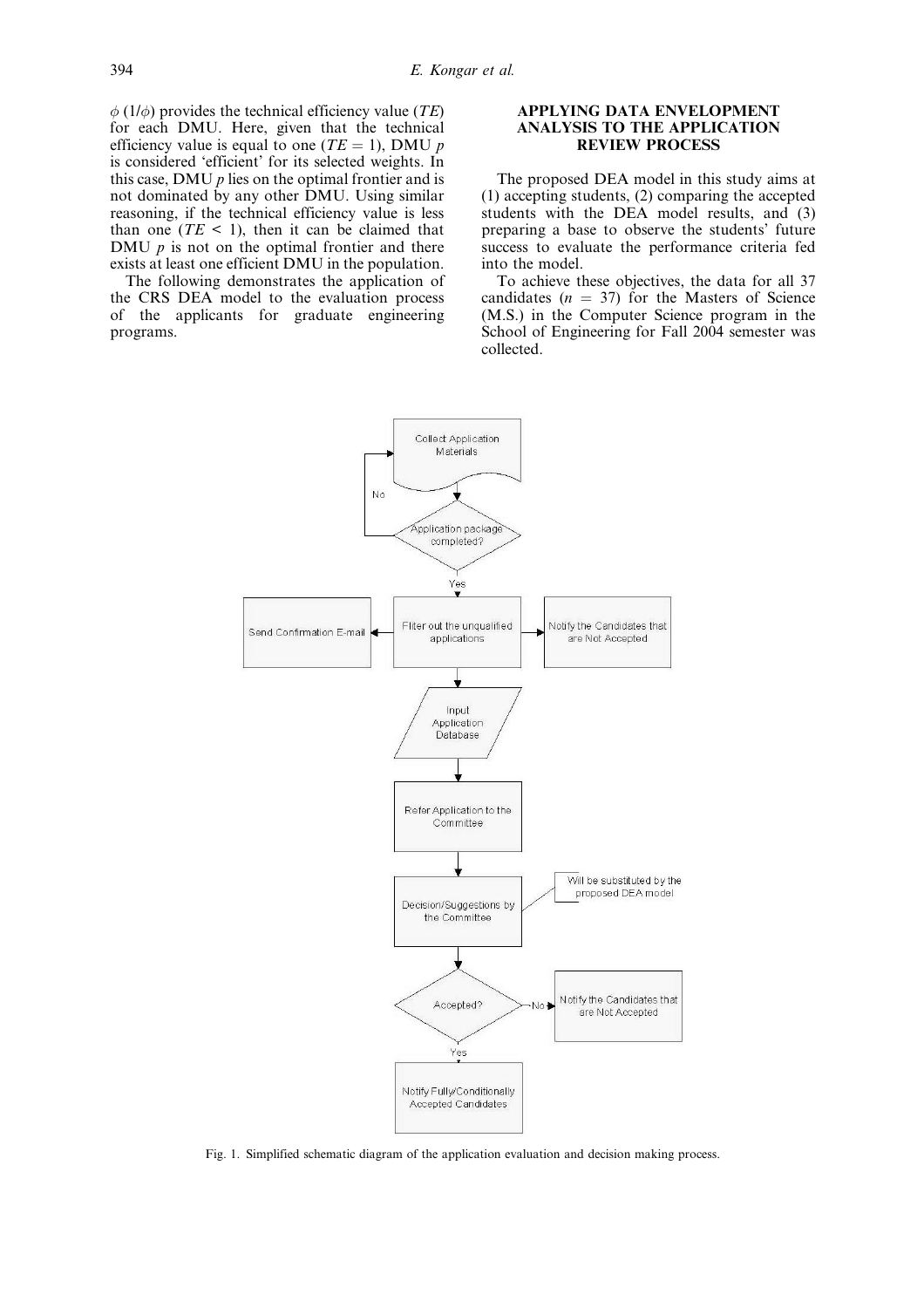After reading in the relevant data, a DEA model was employed to evaluate the relative efficiency of each candidate using six performance criteria, viz., the Bachelors of Science (B.S.) GPA (B.S. GPA), TOEFL and GRE Quantitative (GRE-Q) scores, number of years of work experience, number of undergraduate semesters until B.S. degree completion, and the number of below-B grades in mathrelated and technical courses in the B.S. degree transcript.

## DEA model for the evaluation process

Following the retrieval of the complete application materials, related data is entered into the applications database. The office of admissions then sends each applicant a confirmation e-mail with an assigned University of Bridgeport (UB) identification number confirming that the application has been received.

Subsequently, the applications are filtered by the office of admissions depending on basic application criteria, filtering out unqualified applicants. These applicants are then notified regarding the result of their applications. Remaining applications that meet the basic requirements are then sent to the relevant Faculty for decision making (Fig. 1).

The information provided by this study enables users to identify the best candidates for the graduate engineering program. In the following sections, we illustrate how the evaluation process can be enhanced using the DEA approach introduced earlier.

# DEA model I to evaluate the efficiency of candidates for graduate study

In the proposed model, the applications to the graduate program correspond to decision-making units in DEA, while application data correspond to criteria in DEA, dependent on the definition of the indicators (inputs or outputs in the DEA model) [12].

In total, the model embodies 108 decisionmaking units and six criteria. These criteria include two inputs and four outputs. Input criteria consist of  $e_1$ , and  $e_2$ , whereas output criteria include  $e_3$ ,  $e_4$ ,  $e_5$  and,  $e_6$ , where:

- $e_1$  = number of below-B grades in math-related/ technical courses in the B.S. transcript of the applicant,
- $e_2$  = number of semesters that the applicant spent to complete the B.S. degree,
- $e_3 = B.S.$  GPA of the applicant,

Table 1. Initial data for the DEA model I

| DMU# | e <sub>1</sub> | e <sub>2</sub> | $e_3$    | $e_4$ | $e_5$ | $e_6$            | DMU# | e <sub>1</sub> | e <sub>2</sub> | $e_3$    | $e_4$ | $e_5$ | e <sub>6</sub>   | DMU# | $e_1$          | e <sub>2</sub> | $e_3$    | $e_4$        | $e_5$ | $e_6$            |
|------|----------------|----------------|----------|-------|-------|------------------|------|----------------|----------------|----------|-------|-------|------------------|------|----------------|----------------|----------|--------------|-------|------------------|
| 1    | 13             | 8              | 2.87 597 |       | 720   | $\theta$         | 37   | 18             | 8              | 2.75 637 |       | 700   | 1                | 73   | 11             | 8              |          | 3.20 507     | 770   | $\theta$         |
| 2    | 26             | 8              | 2.77 563 |       | 620   | $\theta$         | 38   | 13             | 10             | 2.82 593 |       | 780   | 2                | 74   | $\mathbf{0}$   | 8              | 2.37 574 |              | 693   | 0                |
| 3    | 19             | 8              | 3.00 597 |       | 780   | $\theta$         | 39   | 16             | 8              | 3.14 473 |       | 690   | $\theta$         | 75   | 5              | 6              | 3.14 490 |              | 750   | 0                |
| 4    | 9              | 6              | 2.90 560 |       | 640   | 4                | 40   | 23             | 10             | 2.94 473 |       | 530   | $\theta$         | 76   | $\bf{0}$       | 8              | 3.98 553 |              | 800   | 0                |
| 5    | 32             | 12             | 2.34 613 |       | 650   | $\theta$         | 41   | 5              | 8              | 3.35 620 |       | 720   | $\theta$         | 77   | 18             | 8              | 2.92 677 |              | 790   |                  |
| 6    | 39             | 8              | 1.71     | 563   | 630   | $\mathbf{0}$     | 42   | 15             | 8              | 2.82 637 |       | 660   | $\theta$         | 78   | 20             | 10             | 2.97 633 |              | 780   | $\mathbf{0}$     |
| 7    | 20             | 8              | 3.09     | 567   | 590   | $\mathbf{0}$     | 43   | 15             | 10             | 2.85 610 |       | 770   | $\mathbf{0}$     | 79   | 8              | 8              | 3.10 563 |              | 660   | 2                |
| 8    | 22             | 8              | 2.95 473 |       | 650   | $\mathbf{0}$     | 44   | 10             | 8              | 3.07 637 |       | 780   | $\theta$         | 80   | $\overline{2}$ | 8              | 3.56 593 |              | 800   | $\boldsymbol{0}$ |
| 9    | 16             | 8              | 3.07 627 |       | 570   | $\mathbf{0}$     | 45   | 19             | 8              | 2.61 620 |       | 720   | $\boldsymbol{0}$ | 81   | 23             | 8              | 2.98 523 |              | 660   | 2                |
| 10   | 6              | 8              | 3.50 560 |       | 710   | $\theta$         | 46   | $\mathbf{0}$   | 6              | 2.10 473 |       | 690   | $\theta$         | 82   | 15             | 8              | 3.24 563 |              | 700   | $\theta$         |
| 11   | 26             | 10             | 2.19 610 |       | 620   | $\theta$         | 47   | 18             | 8              | 3.13 603 |       | 720   | $\theta$         | 83   | $\theta$       | 6              | 3.77 597 |              | 600   | $\theta$         |
| 12   | 20             | 8              | 2.98     | 567   | 520   | $\theta$         | 48   | 16             | 8              | 3.04 573 |       | 720   | $\theta$         | 84   | 6              | 8              | 3.41 593 |              | 660   | 0                |
| 13   | 23             | 8              | 2.94 610 |       | 750   | $\boldsymbol{0}$ | 49   | 13             | 8              | 3.24 473 |       | 630   | $\theta$         | 85   | 1              | 8              | 3.85 600 |              | 770   | $\theta$         |
| 14   | 24             | 10             | 2.63 537 |       | 740   | $\boldsymbol{0}$ | 50   | 20             | 8              | 2.70 670 |       | 710   | $\theta$         | 86   | 11             | 8              |          | 3.33 550     | 570   | $\boldsymbol{0}$ |
| 15   | 21             | 8              | 2.81     | 587   | 750   | $\mathbf{0}$     | 51   | 8              | 8              | 3.33 567 |       | 750   | $\theta$         | 87   | 1              | 8              | 3.68 480 |              | 693   | 2.5              |
| 16   | 15             | 8              | 2.68 543 |       | 690   | 1                | 52   | 20             | 8              | 2.30 567 |       | 590   | $\theta$         | 88   | $\bf{0}$       | 6              | 4.00 603 |              | 660   | $\mathbf{0}$     |
| 17   | 15             | 8              | 3.20 550 |       | 690   | $\mathbf{0}$     | 53   | 23             | 8              | 2.79 547 |       | 690   | $\theta$         | 89   | -1             | 8              | 3.92 643 |              | 800   | $\theta$         |
| 18   | 11             | 8              | 2.95 650 |       | 770   | $\theta$         | 54   | 20             | 8              | 2.44 473 |       | 690   | $\theta$         | 90   | 9              | 8              | 3.37 627 |              | 710   | $\theta$         |
| 19   | 20             | 8              | 2.60 637 |       | 690   | $\theta$         | 55   | 17             | 8              | 2.74 593 |       | 710   | $\theta$         | 91   | 17             | 8              |          | 3.11 560     | 610   | 0                |
| 20   | 34             | 10             | 2.52 593 |       | 680   | $\theta$         | 56   | 33             | 8              | 1.70 647 |       | 710   | $\theta$         | 92   | 12             | 8              | 3.32 610 |              | 730   | $\theta$         |
| 21   | 21             | 8              | 2.69 620 |       | 620   | $\boldsymbol{0}$ | 57   | 17             | 8              | 2.78 500 |       | 720   | $\mathbf{0}$     | 93   | 6              | 6              |          | 3.68 574     | 693   | 2                |
| 22   | 18             | 8              | 2.90 560 |       | 710   | $\boldsymbol{0}$ | 58   | 20             | 8              | 2.93 530 |       | 770   | 1                | 94   | $\mathbf{0}$   | 6              |          | 3.40 574     | 693   | 5                |
| 23   | 24             | 8              | 2.87     | 560   | 690   | $\boldsymbol{0}$ | 59   | 16             | 8              | 3.13 560 |       | 650   | $\mathbf{0}$     | 95   | 12             | 8              | 3.24 577 |              | 730   | $\Omega$         |
| 24   | $\overline{4}$ | 6              | 2.84 473 |       | 690   | $\boldsymbol{0}$ | 60   | 8              | 8              | 3.40 587 |       | 690   | 1                | 96   | 9              | 8              | 3.04 583 |              | 580   | $\theta$         |
| 25   | 24             | 8              | 2.98 527 |       | 440   | $\boldsymbol{0}$ | 61   | 17             | 8              | 3.12 633 |       | 550   | $\mathbf{0}$     | 97   | $\mathbf{0}$   | 8              | 2.97 560 |              | 760   | $\theta$         |
| 26   | 19             | 8              | 3.08 650 |       | 720   | $\boldsymbol{0}$ | 62   | 36             | 8              | 2.18 627 |       | 750   | $\mathbf{0}$     | 98   | 14             | 8              | 3.03 550 |              | 730   | $\theta$         |
| 27   | 29             | 8              | 2.40 483 |       | 340   | $\boldsymbol{0}$ | 63   | 18             | 8              | 2.97 587 |       | 760   | $\mathbf{0}$     | 99   | 7              | 8              | 3.34 560 |              | 640   | 0                |
| 28   | 26             | 10             | 2.70 567 |       | 680   | $\theta$         | 64   | 3              | 6              | 3.00 587 |       | 570   | $\overline{2}$   | 100  | 9              | 8              | 3.34 550 |              | 620   | $\theta$         |
| 29   | 9              | 8              | 3.20     | 530   | 730   | $\boldsymbol{0}$ | 65   | 12             | 8              | 2.94 677 |       | 750   | $\theta$         | 101  | 11             | 8              | 3.07 647 |              | 630   | $\theta$         |
| 30   | 11             | 8              | 3.43 550 |       | 140   | $\mathbf{0}$     | 66   | 23             | 8              | 2.84 537 |       | 380   | $\mathbf{0}$     | 102  | 7              | 8              | 3.52 563 |              | 670   | $\theta$         |
| 31   | 12             | 10             | 2.90 637 |       | 770   | $\Omega$         | 67   | 11             | 8              | 3.04     | 587   | 670   | $\theta$         | 103  | $\mathbf{1}$   | 6              | 3.38 653 |              | 760   | 7                |
| 32   | 16             | 8              | 3.24     | 577   | 590   | $\theta$         | 68   | 13             | 8              | 2.37 577 |       | 680   | $\theta$         | 104  | 3              | 8              | 3.67 560 |              | 610   | $\theta$         |
| 33   | 17             | 8              | 3.17 560 |       | 650   | $\theta$         | 69   | 21             | 8              | 2.78 537 |       | 550   | $\theta$         | 105  | $\overline{2}$ | 6              |          | 3.50 574     | 693   | 8                |
| 34   | 22             | 8              | 3.03 620 |       | 710   | $\boldsymbol{0}$ | 70   | 19             | 8              | 3.10 597 |       | 740   | $\bf{0}$         | 106  | $\mathbf{0}$   | 8              | 3.44 587 |              | 770   | $\theta$         |
| 35   | 34             | 10             | 2.50 563 |       | 760   | $\boldsymbol{0}$ | 71   | 13             | 8              | 3.04 620 |       | 730   | $\boldsymbol{0}$ | 107  | 10             | 8              | 3.00 567 |              | 540   | $\theta$         |
| 36   | 14             | 10             | 2.90 553 |       | 640   | $\mathbf{0}$     | 72   | 8              | 8              | 3.22 477 |       | 640   | $\theta$         | 108  | 18             | 8              | 2.57 547 |              | 670   | $\theta$         |
|      |                |                |          |       |       |                  |      |                |                |          |       |       |                  | Ave. | 14             | 8              |          | 3.01 575 675 |       | 0.4              |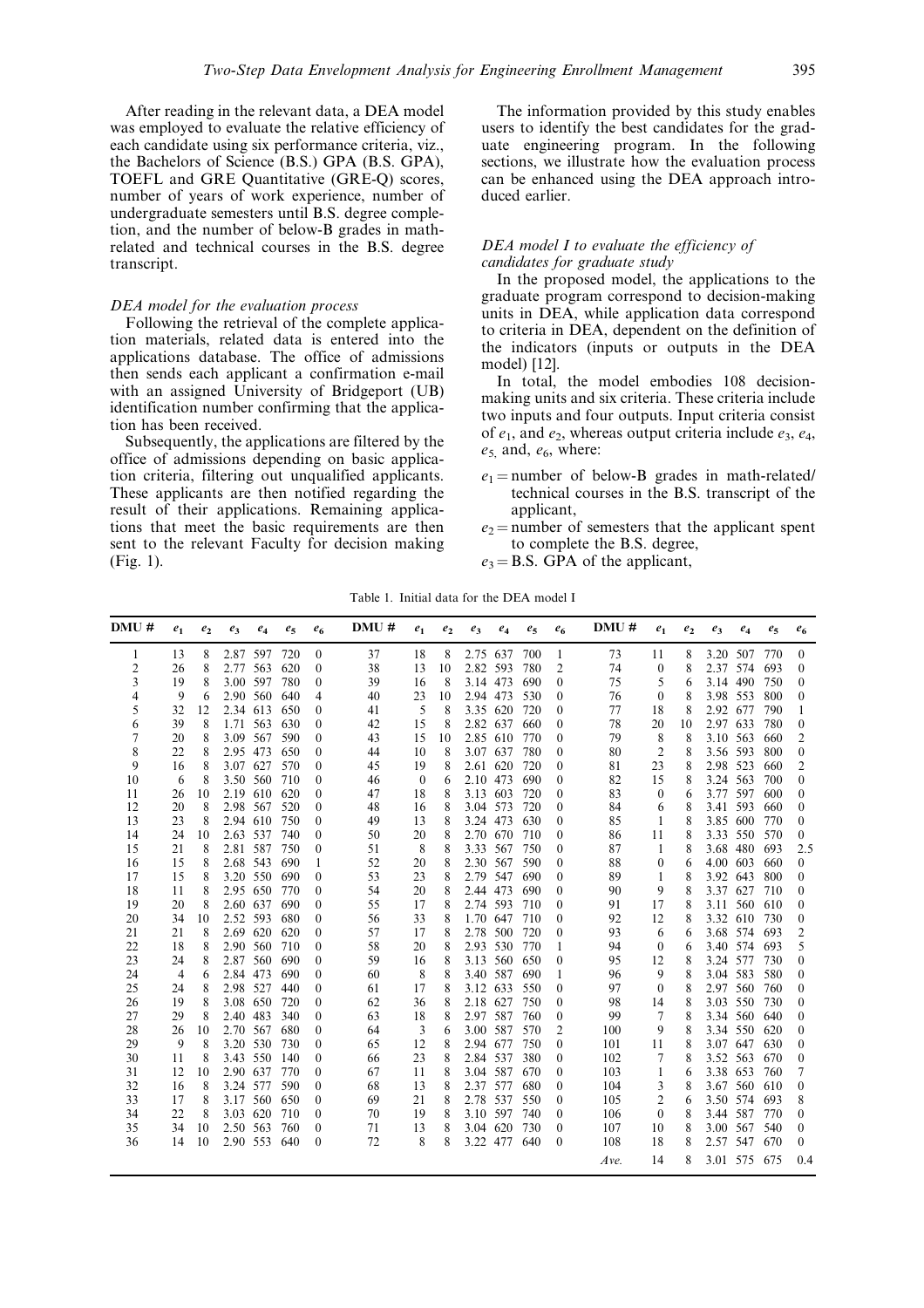$e_4$  = TOEFL score of the applicant,

 $e_5 = \text{GRE}-\text{Q}$  score of the applicant,

 $e_6$  = number of years of work experience of the applicant.

The first input introduced to the model is the number of below-B grades in math-related/technical courses in the B.S. transcript  $(e_1)$ . Following the notation of the first DEA model, the first input formulation for each DMU  $i(x_{1i})$  can be written as follows:

$$
x_{1i} = e_{1i} \qquad \forall \text{ DMUs } i. \tag{5}
$$

The second input introduced to the model is the number of semesters spent to complete the B.S. degree,  $(e_2)$ . Hence, the second input formulation for each DMU  $i(x_{2i})$  can be written as follows:

$$
x_{2i} = e_{2i} \qquad \forall \text{ DMUs } i. \tag{6}
$$

The output variables in the proposed DEA model are selected as: the B.S. GPA of the applicant  $(e_3)$ ; the TOEFL score of the applicant  $(e_4)$ ; the GRE-Q score of the applicant  $(e_5)$ ; and the number of years of previous work experience  $(e_6)$  of the applicant.

Therefore, with similar reasoning, Equations (7), (8), (9), and (10) can be expressed mathematically as follows:

$$
x_{1i} = e_{3i} \qquad \forall \text{ DMUs } i. \tag{7}
$$

$$
x_{2i} = e_{4i} \qquad \forall \text{ DMUs } i. \tag{8}
$$

$$
x_{3i} = e_{5i} \qquad \forall \text{ DMUs } i. \tag{9}
$$

$$
x_{4i} = e_{6i} \qquad \forall \text{ DMUs } i. \tag{10}
$$

This completes the formulation of the DEA model. Selected application data for a total of 108 candidates are provided in Table 1.

Using this data set, the output-oriented DEA model is run for each applicant in the sample using DEA-Solver-PRO 5.0. DEA-Solver-PRO is a DEA software designed on the basis of the textbook by Cooper et al. [20] to solve and analyze DEA models. The results of the model are presented in Table 2 in descending order of TE I values.

According to the DEA results depicted in Table 2, Candidates 105, 103, 94, and 88 are efficient in terms of their pre-application academic performances with technical efficiency  $(TE \ I)$  values equal to 1. All other applicants have a potential to increase the relative efficiency of academic performances by 1 minus the TE value. For instance, the efficiency of candidate 9 could be increased by 28.0%. The two lowest technical

Table 2. Relative efficiency score (TE I) and rank of each candidate

| Rank                     | <b>DMU</b>     | <b>Score</b> | Rank | <b>DMU</b>   | <b>Score</b> | Rank | <b>DMU</b>     | <b>Score</b> |
|--------------------------|----------------|--------------|------|--------------|--------------|------|----------------|--------------|
| $\mathbf{1}$             | 105            | 1.000        | 37   | 19           | 0.732        | 73   | 96             | 0.671        |
| $\overline{\mathbf{c}}$  | 103            | 1.000        | 38   | 37           | 0.732        | 74   | 68             | 0.671        |
| 3                        | 94             | 1.000        | 39   | 42           | 0.732        | 75   | 30             | 0.670        |
| $\overline{\mathcal{L}}$ | 88             | 1.000        | 40   | 70           | 0.730        | 76   | 33             | 0.667        |
| 5                        | 46             | 0.996        | 41   | 90           | 0.728        | 77   | 79             | 0.667        |
| 6                        | 83             | 0.990        | 42   | 92           | 0.727        | 78   | 72             | 0.666        |
| $\sqrt{ }$               | 75             | 0.987        | 43   | 61           | 0.727        | 79   | 100            | 0.666        |
| 8                        | 93             | 0.986        | 44   | 41           | 0.724        | 80   | 59             | 0.664        |
| 9                        | 24             | 0.908        | 45   | 29           | 0.720        | 81   | 86             | 0.663        |
| 10                       | 64             | 0.899        | 46   | 98           | 0.720        | 82   | 49             | 0.662        |
| 11                       | 76             | 0.868        | 47   | 95           | 0.720        | 83   | 7              | 0.661        |
| 12                       | $\overline{4}$ | 0.858        | 48   | 71           | 0.720        | 84   | 108            | 0.661        |
| 13                       | 106            | 0.833        | 49   | 9            | 0.720        | 85   | 91             | 0.657        |
| 14                       | 89             | 0.823        | 50   | 45           | 0.712        | 86   | 107            | 0.655        |
| 15                       | 97             | 0.823        | 51   | 21           | 0.712        | 87   | 81             | 0.655        |
| 16                       | 85             | 0.799        | 52   | 34           | 0.712        | 88   | 12             | 0.654        |
| 17                       | 80             | 0.790        | 53   | 60           | 0.712        | 89   | 52             | 0.651        |
| 18                       | 77             | 0.780        | 54   | 102          | 0.711        | 90   | 8              | 0.647        |
| 19                       | 65             | 0.778        | 55   | $\mathbf{1}$ | 0.711        | 91   | $\overline{c}$ | 0.647        |
| 20                       | 3              | 0.770        | 56   | 47           | 0.711        | 92   | 6              | 0.647        |
| 21                       | 44             | 0.770        | 57   | 48           | 0.711        | 93   | 25             | 0.622        |
| 22                       | 50             | 0.770        | 58   | 57           | 0.711        | 94   | 66             | 0.621        |
| 23                       | 18             | 0.760        | 59   | 84           | 0.703        | 95   | 69             | 0.617        |
| 24                       | 73             | 0.760        | 60   | 82           | 0.703        | 96   | 78             | 0.616        |
| 25                       | 58             | 0.760        | 61   | 55           | 0.701        | 97   | 38             | 0.616        |
| 26                       | 74             | 0.750        | 62   | 22           | 0.701        | 98   | 31             | 0.608        |
| 27                       | 63             | 0.750        | 63   | 104          | 0.694        | 99   | 43             | 0.608        |
| 28                       | 26             | 0.747        | 64   | 17           | 0.693        | 100  | 35             | 0.600        |
| 29                       | 101            | 0.743        | 65   | 39           | 0.688        | 101  | 14             | 0.584        |
| 30                       | 56             | 0.743        | 66   | 54           | 0.681        | 102  | 11             | 0.560        |
| 31                       | 13             | 0.740        | 67   | 16           | 0.681        | 103  | 27             | 0.555        |
| 32                       | 15             | 0.740        | 68   | 53           | 0.681        | 104  | 20             | 0.545        |
| 33                       | 62             | 0.740        | 69   | 23           | 0.681        | 105  | 28             | 0.537        |
| 34                       | 51             | 0.740        | 70   | 32           | 0.679        | 106  | 36             | 0.510        |
| 35                       | 87             | 0.739        | 71   | 99           | 0.677        | 107  | 5              | 0.469        |
| 36                       | 10             | 0.732        | 72   | 67           | 0.674        | 108  | 40             | 0.462        |
|                          |                |              |      |              |              |      | Ave.           | 0.719        |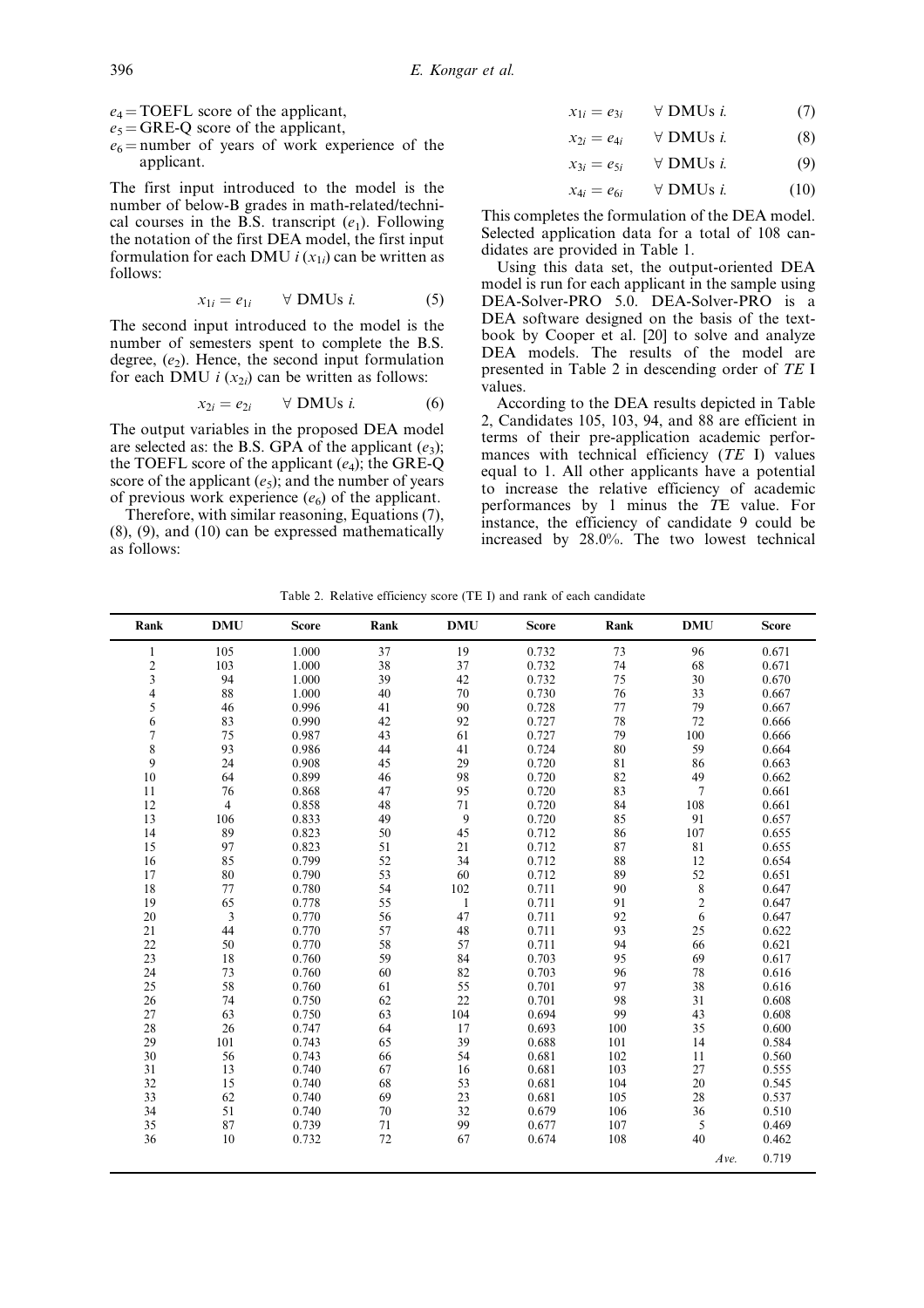efficiency values are calculated for Candidates 5 and 40 with 46.9%, and 46.2%, respectively.

These low values are most probably driven by  $e_1$ , the high numbers of below-B grades in mathrelated/technical courses in the B.S. transcript (32 and 23, respectively) and  $e_3$ , the low GPAs of the applicants (2.34 and 2.94, respectively). In addition, the TOEFL score of the applicant 40 is at a very low level, i.e.,  $e_4 = 473$ , placing the applicant to the lowest rank level.

The average efficiency for the sample is 71.9%. Figure 2 represents the average efficiency and the TE I values for the 108 candidates in the population. As illustrated by Fig. 2, 59 candidates fall below the average efficiency value (approx. 55% of the candidates).

As we analyze the results further, we can easily observe that all of the efficient candidates have completed their B.S. degrees in an identical number of semesters (6). In addition, the efficient candidates are characterized by either significantly high GPAs, GRE-Q scores, years of work experience, significantly low numbers of below-B grades in math-related/technical courses, or a combination of these criteria.

With this in mind, depending on the importance of each criterion, the input data can be normalized and weighed according to the decision maker preferences, so that the more important criterion would provide competitive advantage to the candidate.

In the following, a subsequent DEA model (DEA model II) is proposed to measure the relative efficiency of the future success of M.S. candidates.

## DEA model II to evaluate the efficiency of candidates for graduate study

In this section, an output-oriented DEA model

(DEA model II) is constructed to seek a relationship between the relative efficiency measures of the graduate students and their success in the graduate program. In this regard, 37 DMUs are selected representing the applicants that are accepted to the Computer Science graduate degree program at the University of Bridgeport. These DMUs are provided at the bottom 37 of Table 2, i.e., DMUs 72 through 108.

The model embodies four criteria, including three inputs and one output. The input criteria include  $t_1$ , whereas the output criteria include,  $t_2$ ,  $t_3$ , and,  $t_4$ , where:

- $t_1$  = number of below-C grades in the M.S. transcript of the M.S. candidate,
- $t_2$  = GPA of the M.S. candidate,
- $t_3$  = application status for the Curricular Practical Training (CPT) or Optional Practical Training (OPT) programs for the M.S. candidate; indicating whether they have applied to an industry internship during the program or a fulltime position immediately following graduation,

 $t_4$  = graduation status of the M.S. candidate.

The first input introduced to the DEA model II is the number of below-C grades in the M.S. transcript  $(t_1)$ . Following the notation of the first DEA model, the first input formulation for each DMU i  $(x_{1i})$  can be written as follows:

$$
x_{1i} = t_{1i} \qquad \forall \text{ DMUs } i. \tag{11}
$$

The output variables in the proposed DEA model are selected as, the GPA of the M.S. candidate  $(t_2)$ , the application status for CPT or OPT of the M.S. candidate  $(t_3)$ , and the graduation status for of the M.S. candidate.

Therefore, with similar reasoning, Equations



Fig. 2. Performance efficiencies of 108 candidates according to the DEA I model results. Ave.  $TE I = 0.719$ .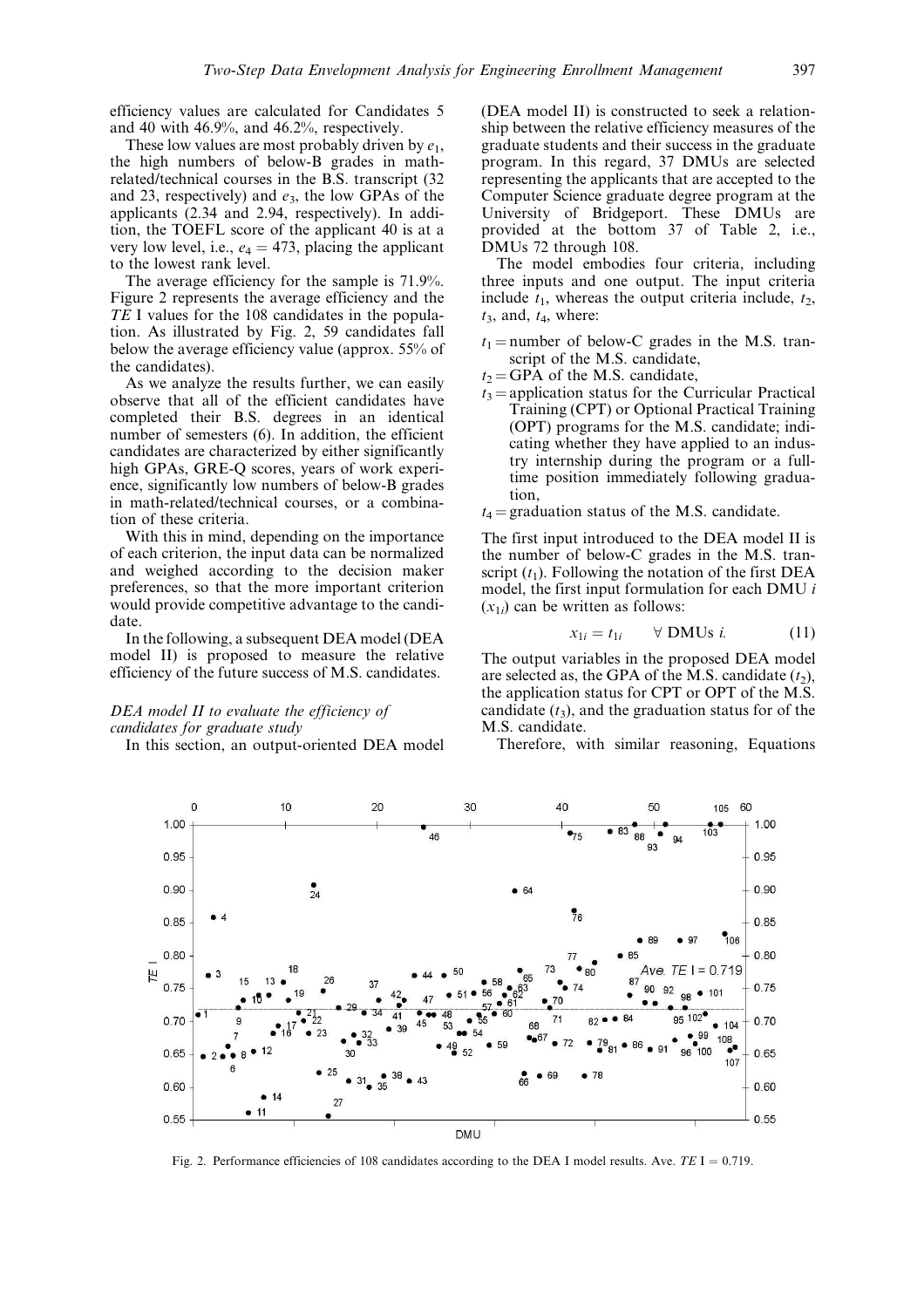Table 3. Initial data for the DEA model II

| DNU# | $t_1$            | $t_2$    | $t_3$          | $t_4$         | DNU# | $t_1$          | $t_2$    | $t_3$          | $t_4$ |
|------|------------------|----------|----------------|---------------|------|----------------|----------|----------------|-------|
| 72   |                  | 3.12     | 2              | $\mathcal{D}$ | 91   | $\theta$       | 2.34     |                |       |
| 73   | 0                | 3.21     | $\overline{c}$ |               | 92   | 0              | 3.42     | 2              |       |
| 74   | 0                | $^{(1)}$ |                |               | 93   | $\theta$       | 3.38     | $\overline{c}$ |       |
| 75   | $\mathbf{0}$     | 3.03     | 2              |               | 94   |                | 2.07     |                |       |
| 76   | $\mathbf{0}$     | 4        |                |               | 95   | 0              | 2.67     |                |       |
| 77   | $\mathbf{0}$     | 3.58     | 2              |               | 96   | $\theta$       | 3.58     | $\overline{c}$ |       |
| 78   | $\Omega$         | 3.49     | 2              |               | 97   | 0              | 3.24     | 2              |       |
| 79   | 0                | 3.56     | $\mathfrak{D}$ |               | 98   |                | 2        |                |       |
| 80   | $\boldsymbol{0}$ | 3.46     |                |               | 99   | $\overline{2}$ | $\Omega$ |                |       |
| 81   | 2                | 2.4      |                |               | 100  | 0              | 3.14     | $\mathfrak{D}$ |       |
| 82   | $\mathbf{0}$     | 3.18     | 2              |               | 101  | $\theta$       | 3.43     |                |       |
| 83   | $\mathbf{0}$     | 3.27     | 2              |               | 102  | 0              | 2.45     |                |       |
| 84   | $\mathbf{0}$     | 3.3      | 2              |               | 103  | $\theta$       | 3.72     |                |       |
| 85   | $\mathbf{0}$     | 3.45     | 2              |               | 104  | $\theta$       | 2.89     |                |       |
| 86   | $\mathbf{0}$     | 3.11     | 2              |               | 105  | 0              | 3.37     | 2              |       |
| 87   | $\mathbf{0}$     | 3.21     | $\overline{2}$ |               | 106  | $\theta$       | 3.7      | $\mathfrak{D}$ |       |
| 88   | $\mathbf{0}$     | 3.58     | 2              |               | 107  | $\theta$       | 3.15     |                |       |
| 89   | 0                | 3        |                |               | 108  | $\theta$       | 3.58     | 2              |       |
| 90   | $\mathbf{0}$     | 3.43     | 2              |               | Ave. | 0.2            | 3.01     | 1.6            | 1.6   |

(12), (13), and (14) can be expressed mathematically as follows:

$$
y_{1i} = t_{2i} \qquad \forall \text{ DMUs } i. \tag{12}
$$

$$
y_{2i} = t_{3i} \qquad \forall \text{ DMUs } i. \tag{13}
$$

$$
y_{3i} = t_{4i} \qquad \forall \text{ DMUs } i. \tag{14}
$$

Here, for the application status for CPT or OPT of the M.S. candidate  $(y_{2i})$ , a positive integer value, `2', is assigned if the M.S. candidate has applied for either CPT or OPT, where as the remaining variables are assigned the value of `1'.

Similar logic has been applied to the graduation status of the M.S. candidate  $(y_{3i})$  and a positive integer value, `2', is assigned if the M.S. candidate has graduated from the graduate degree program, where as '1' is assigned if the student has transferred out or if she/he is currently enrolled, but has not yet graduated.

The application data for a total of 37 candidates are given in Table 3.

The results of the model are presented in Table 4 in descending order of TE II values.

According to the DEA results shown in Table 4, twenty five candidates are efficient in terms of their post-application academic performances, with technical efficiency (TE II) values equal to 1. All other applicants have a potential to increase the relative efficiency of academic performances by 1 minus the TE II value.

These low values are most probably driven by the lack of OPT or CPT applications and failure to graduate.

Figure 3 represents the average efficiency, 82.2%, and the TE II values for the 37 candidates in the population. As illustrated by Fig. 3, 11 candidates fall below the average efficiency value.

Furthermore, it is difficult to establish a straight-forward or an obvious emerging pattern

Table 4. Relative efficiency score (TE II) and rank of each candidate

| Rank | DMU# | TE II | Rank | DMU# | TE II                  |
|------|------|-------|------|------|------------------------|
|      | 108  |       |      | 90   |                        |
|      | 107  |       |      | 100  |                        |
|      | 73   |       |      | 92   |                        |
|      | 106  |       |      | 93   |                        |
|      | 75   |       |      | 97   |                        |
|      | 76   |       |      | 96   |                        |
|      | 77   |       | 26   | 103  | 0.936                  |
|      | 78   |       | 27   | 89   | 0.768                  |
|      | 79   |       | 28   | 104  | 0.742                  |
|      | 80   |       | 29   | 95   | 0.69                   |
|      | 105  |       | 30   | 102  | 0.639                  |
|      | 82   |       | 31   | 91   | 0.613                  |
|      | 83   |       | 32   | 98   | 0.535                  |
|      | 84   |       | 33   | 74   | 0.5                    |
|      | 85   |       | 34   | 72   | $1.0 \times 10^{-5}$   |
|      | 86   |       | 35   | 81   | $3.1 \times 10^{-6}$   |
|      | 87   |       | 36   | 99   | $2.5 \times 10^{-6}$   |
|      | 88   |       | 37   | 94   | $1.8\,\times\,10^{-6}$ |
|      | 101  |       | Ave. |      | 0.822                  |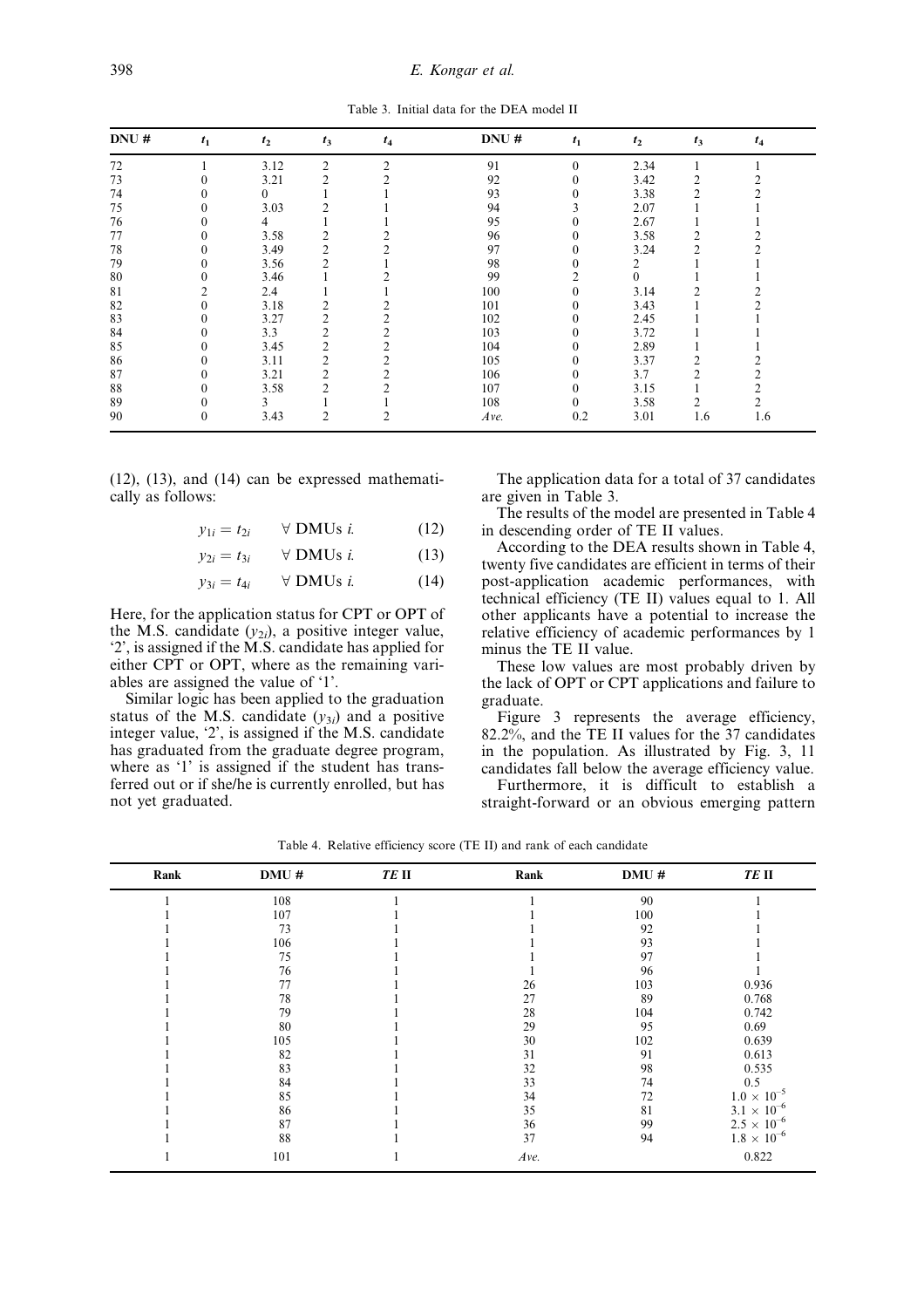

Fig. 3. Performance efficiencies of 37 candidates according to the DEA II model results. Ave. TE II =  $0.822$ .

between the pre- and post-application relative efficiencies. However, as given in Fig. 4, we can observe that the proposed two-step DEA approach is more successful in determining the success of the applicants and is opposed to failures. In addition, it is also interesting to note that, 59 candidates selected by the DEA I model algorithm as inefficient and only 9 of these (app. 15%) are ranked as efficient, depending on their post-application performances by the DEA II model. This can be interpreted as both DEA models providing reasonable results.

In order to perform further analysis, one can compare the current admission process with the DEA model results. As explained above, candidates 72 through 108 are the applicants actually selected by the School of Engineering. According to the proposed DEA algorithms the top 37 candidates are provided in Table 5 with an average efficiency value of 82.7%.

Out of these, 24% of the applicants are selected as efficient units as per the DEA algorithm whereas the current selection process rejected the students. Since we lack the post-admission data for these candidates, it is not possible to perform a performance comparison, even though the proposed models can increase the commonality between the successful DEA model I and II applicants.

In addition, DEA I model assumes that the efficiency of each graduate degree program applicant is a function of simply five variables, viz., the number of below-B grades in math-related/technical courses in the B.S. transcript of the applicant  $(e_1)$ , the number of semesters that the applicant took to complete the B.S. degree  $(e_2)$ , the B.S. GPA of the applicant  $(e_3)$ , the TOEFL score of the applicant  $(e_4)$ , and the GRE-Q score of the applicant  $(e_5)$ .

Furthermore, DEA II model structure is built

|                                                      |                                            |                                          | $TE = 1$ Efficient DMUs                                                                                                                                                                                |                        |                               |  |
|------------------------------------------------------|--------------------------------------------|------------------------------------------|--------------------------------------------------------------------------------------------------------------------------------------------------------------------------------------------------------|------------------------|-------------------------------|--|
|                                                      | High $TE$ I<br>High TE II                  | 103                                      | High $TE$ I<br>Low TE II                                                                                                                                                                               |                        |                               |  |
| Efficient DMUs                                       | 73, 75, 76, 77, 80,<br>83, 85, 87, 90, 92, | 88,105                                   | 94                                                                                                                                                                                                     | 74, 89, 95, 98         | 뉴<br>$=$<br>$\Lambda$<br>28.0 |  |
| $\overline{\phantom{0}}$<br>$\mathbf{H}$<br>$=$<br>끝 | 93, 97, 101, 106                           | 78, 79, 82, 84, 86,<br>96, 100, 107, 108 | 72, 81, 91, 99, 102,<br>104                                                                                                                                                                            |                        | DMUs                          |  |
|                                                      | Low $TE$ I<br>High $TE$ II                 |                                          | 1, 2, 5, 6, 7, 8, 11, 12, 14, 16, 17, 20, 21, 22,<br>23, 25, 27, 28, 30, 31, 32, 33, 34, 35, 36, 38,<br>39, 40, 43, 45, 47, 48, 49, 52, 53, 54, 55, 57,<br>59, 60, 66, 67, 68, 69<br>TE I < 0.719 DMUs | Low $TEI$<br>Low TE II |                               |  |

Fig. 4. Results summary of the DEA models I and II.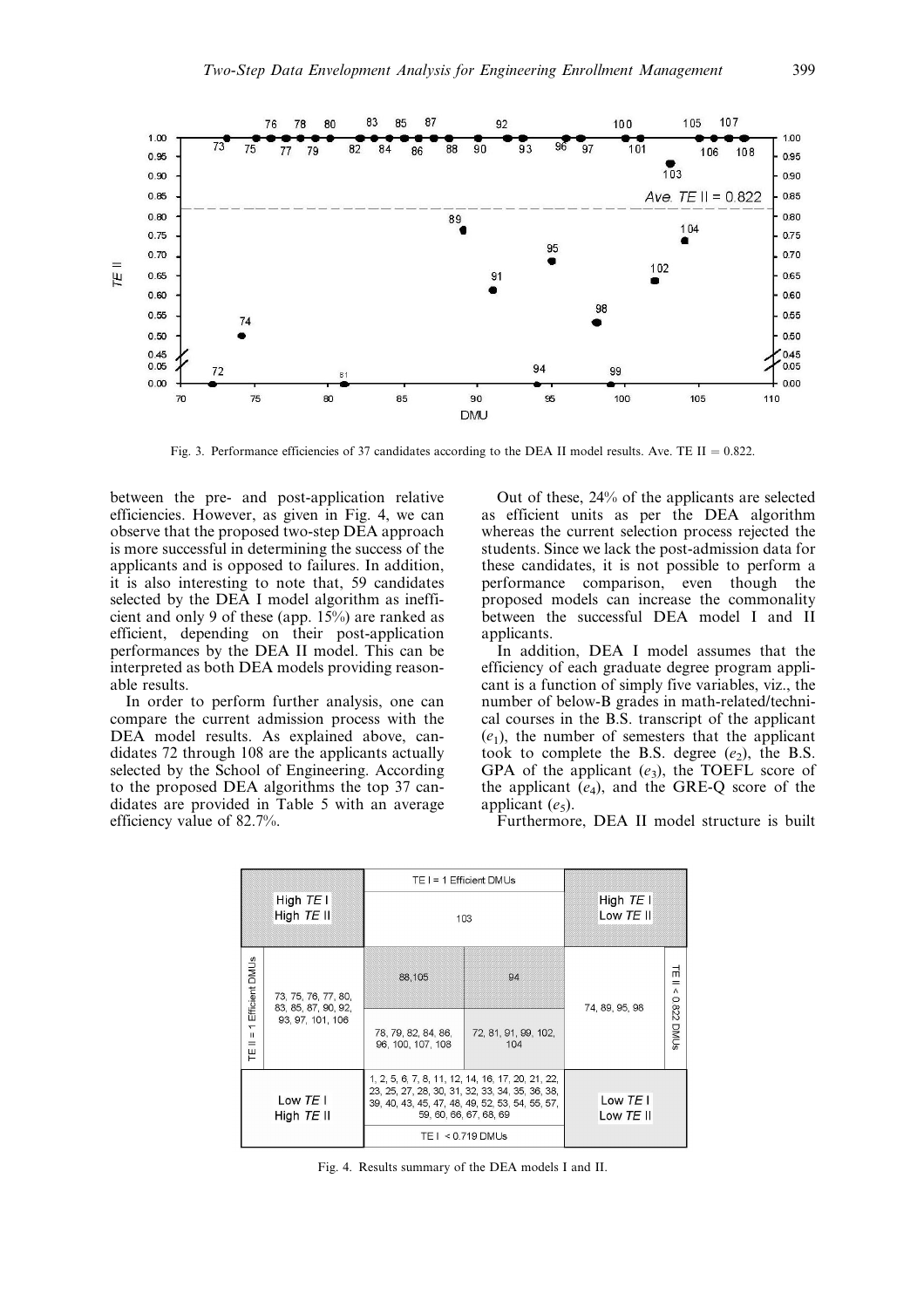Table 5. Top 37 candidates

| Rank | <b>DMU</b> | <b>Score</b> | Rank | <b>DMU</b> | <b>Score</b> |
|------|------------|--------------|------|------------|--------------|
|      | 105        |              | 20   | 3          | 0.770        |
|      | 103        |              | 21   | 44         | 0.770        |
| 3    | 94         |              | 22   | 50         | 0.770        |
| 4    | 88         |              | 23   | 18         | 0.760        |
| 5    | 46         | 0.996        | 24   | 73         | 0.760        |
| 6    | 83         | 0.990        | 25   | 58         | 0.760        |
|      | 75         | 0.987        | 26   | 74         | 0.750        |
| 8    | 93         | 0.986        | 27   | 63         | 0.750        |
| 9    | 24         | 0.908        | 28   | 26         | 0.747        |
| 10   | 64         | 0.899        | 29   | 101        | 0.743        |
| 11   | 76         | 0.868        | 30   | 56         | 0.743        |
| 12   | 4          | 0.858        | 31   | 13         | 0.740        |
| 13   | 106        | 0.833        | 32   | 15         | 0.740        |
| 14   | 89         | 0.823        | 33   | 62         | 0.740        |
| 15   | 97         | 0.823        | 34   | 51         | 0.740        |
| 16   | 85         | 0.799        | 35   | 87         | 0.739        |
| 17   | 80         | 0.790        | 36   | 10         | 0.732        |
| 18   | 77         | 0.780        | 37   | 19         | 0.732        |
| 19   | 65         | 0.778        |      | Ave.       | 0.827        |

under the assumption that the efficiency of candidates for graduate study solely depends on (1) the number of below-C grades in the M.S. transcript of the M.S. candidate  $(t_1)$ , the GPA of the M.S. candidate  $(t_2)$ , the application status for the Curricular Practical Training (CPT) or Optional Practical Training (OPT) programs for the M.S. candidate  $(t_3)$ , and the graduation status of the M.S. candidate.

Therefore, DEA I and DEA II are far from reflecting real details of the efficiency measures of graduate degree applicants and graduate students even though both models cover the most influential factors for each corresponding performance measure.

# CONCLUSIONS AND FUTURE RESEARCH

In this study, implementations of two outputoriented DEA models are considered and applied to a sample of 108 M.S. candidates to the Computer Science graduate degree program at the University of Bridgeport to determine the relative efficiency score of applicants based on their credentials. The model provides a basis to conduct a fast and reliable automated application evaluation process.

There is a significant difference between the manually accepted candidates and the candidates ranked according to the DEA model results. This was most likely caused by (1) the inconsistency of the manual evaluation process and/or (2) the presence of factors that are not included in the model; for example: the ranking of the university providing the B.S. degree, the B.S. major, the strength of the recommendation letters, etc. [21].

This study also looked at the accepted candidates and analyzed their future performance to seek a correlation between the students' performance in the graduate program after admission and to compare the existing evaluation results, towards the eventual implementation of an automated graduate application admission system.

Both DEA steps proposed in the paper utilize the data for students who are both accepted and enrolled in the graduate engineering program. However, a considerable portion of accepted students, approximately  $70-75%$ , do not enroll in the degree program even though they are accepted. This is due to visa acquisition problems and/or personal preference in attending a different university. Furthermore, data for rejected students are either unavailable or unreliable due to the recording and privacy laws limitations. Hence, recording the applications to the school and tracking each application so that the data set will include every student who applied to the program would certainly provide much more reliable results.

In addition to the criteria used in the second DEA model, the duration of study, number of total credits and courses completed, and the numbers of grades less then C were also available. However, these data points were omitted, as they were considered to be not correlated with the graduate GPA and graduation status, which we considered, for the purpose of this study, to be the main indicators of success within the graduate course of study.

Furthermore, applications to OPT or CPT does not necessarily in all cases imply that the M.S. candidate has been employed by an organization. It only shows the intention of the M.S. candidate to seek employment in the U.S. after graduation. The employment data cannot be obtained in a reliable manner since keeping track of the employment status of graduate students is often difficult to accomplish in a timely manner.

In summary, the quality of the data greatly affects the outcome of the proposed models. In the future, we are planning to collect the data solely for this purpose and track students from the application stage and follow their progress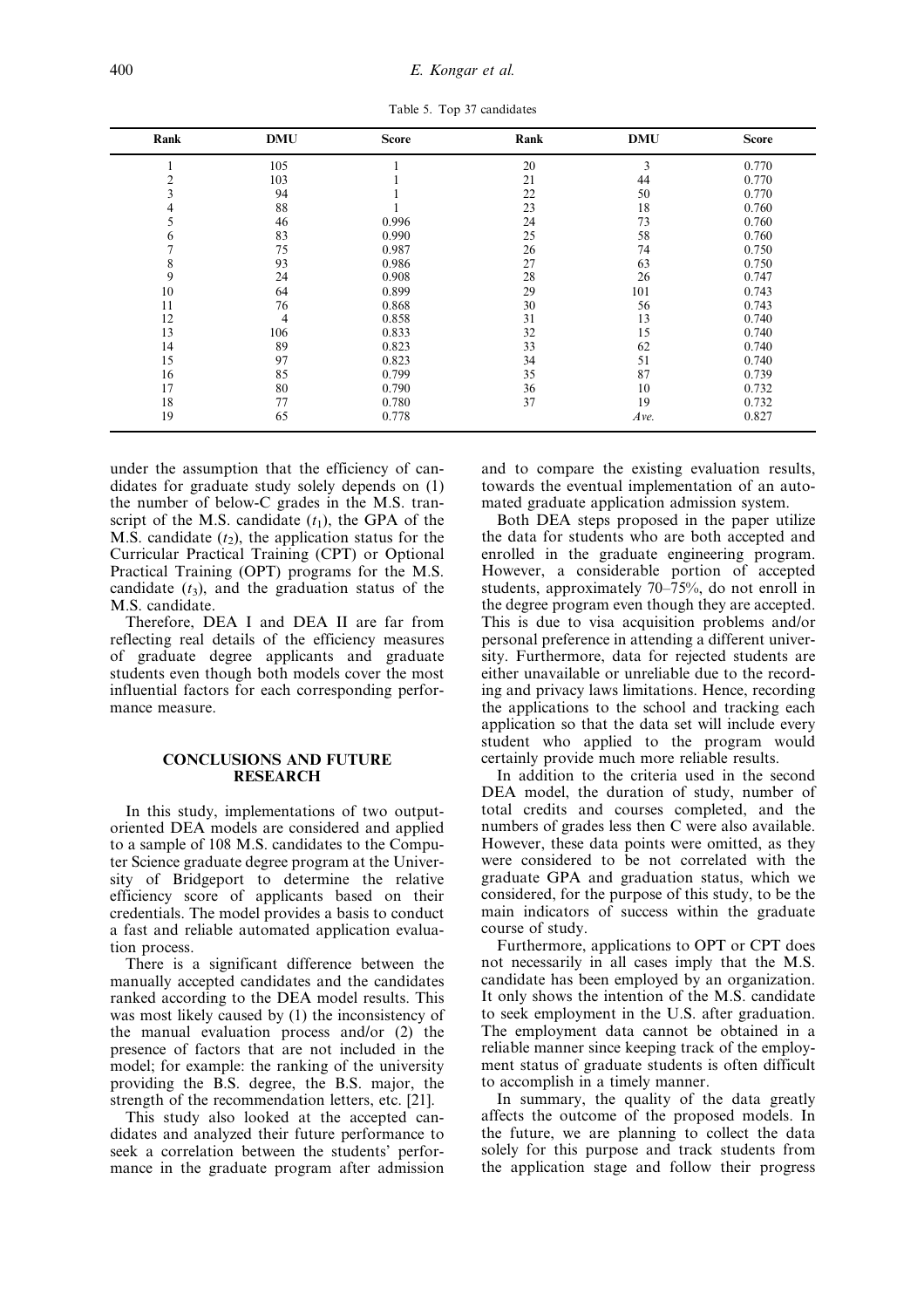until they graduate. We plan to perform more correlation studies between the admission and graduate performance models and vary/change the number of the parameters for both models in order to fine-tune our system; towards the eventual goal of successfully implementing a fully-automated graduate admission system.

Acknowledgements—The authors would like to acknowledge the significant contributions, effort and support provided by Bryan Gross and Isabella Varga, of the Office of Admissions, and Yumin Wang, Director, International Affairs Office, at the University of Bridgeport, and Mert Ozan Bahtiyar, MD at Yale University.

## REFERENCES

- 1. A. Charnes, W. Cooper and E. Rhodes, Measuring the Efficiency of Decision-Making Units, European Journal of Operational Research, 2(6), 1978, pp. 429-444.
- 2. L. M. Seiford and R. M. Thrall, Recent developments in Dea—the mathematical-programming approach to frontier analysis, Journal of Econometrics,  $46(1-2)$ , 1990, pp. 7-38.
- 3.  $\overline{D}$ . Z. Deniz and I. Ersan, An Academic decision-support system based on academic performance evaluation for student and program assessment, International Journal of Engineering Education, 18(2), 2002, pp. 236-244.
- 4. M. Besterfield-Sacre, L. J. Shuman and H. Wolfe, Modeling undergraduate engineering outcomes, International Journal of Engineering Education, 2002,  $18(2)$ , pp. 128-139.
- 5. S. A. Johnson and J. Zhu, Identifying `best' applicants in recruiting using data envelopment analysis, Socio-Economic Planning Sciences, 37(2), 2003, pp. 125-139.
- 6. J. Sarkis, A methodological framework for evaluating environmentally conscious manufacturing programs, Computers & Industrial Engineering, 36(4), 1999, pp. 793-810.
- 7. J. Sarkis and J. J.Cordeiro, An empirical evaluation of environmental efficiencies and firm performance: pollution prevention versus end-of-pipe practice, European Journal of Operational Research, 135(1), 2001, pp. 102-113.
- 8. S. Talluri, R. C. Baker and J. Sarkis, Framework for designing efficient value chain networks, International Journal of Production Economics,  $62(1-2)$ , 1999, pp. 133-144.
- 9. J. S. Moore, An expert system approach to graduate school admission decisions and academic performance prediction,  $Omega$ ,  $\overline{26(5)}$ , 1998, pp. 659–670.
- 10. J. E. Nilsson, The GRE and the GMAT: A comparison of their correlations to GGPA, Educational and Psychological Measurement, 55, 1995, pp. 637-40.
- 11. R. E. Landrim, E. B. Jeglum and J. R. Cashin, The decision-making process of graduate admissions committees in psychology, Journal of Social Behavior and Personality, 9(2), 1994, pp. 239-248.
- 12. E. Kongar and T.Sobh, Evaluating the efficiency of candidates for graduate study via data envelopment analysis, in 2007 ASEE Annual Conference & Exposition, 2007, Honolulu, Hawaii.
- 13. A. Charnes, W. W. Cooper, A. Y. Lewin and L. M. Seiford, Data Envelopment Analysis: Theory, Methodology, and Applications, Kluwer, Boston, (1994).
- 14. E. Thanassoulis, A comparison of regression analysis and data envelopment analysis as alternative methods for performance assessments, The Journal of the Operational Research Society, 44(11), 1993, pp. 1129-1144.
- 15. R. D. Banker, R. F. Conrad and R. P. Strauss, A comparative application of data envelopment analysis and translog methods: An illustrative study of hospital production, Management Science,  $32(1)$ , 1986, pp. 30 $-44$ .
- 16. W. F. Bowlin, A. Charnes, W. W. Cooper and H. D. Sherman, Data envelopment analysis and regression approaches to efficiency estimation and evaluation, Annals of Operations Research,  $V2(1)$ , 1984, pp. 113-138.
- 17. J. Sarkis, *Ecoefficiency*: How data envelopment analysis can be used by managers and researchers, in Environmentally Conscious Manufacturing, Society of Photo-Optical Instrumentation Engineers, Boston, MA, (2000).
- 18. R. D. Banker, A. Charnes and W. W. Cooper, Some models for estimating technical and scale inefficiencies in data envelopment analysis, Management Science, 30(9), 1984, pp. 1078-1092.
- 19. S. Talluri, Data envelopment analysis: Models and extensions. *Decision Line*, 31(3), 2000, pp. 8–11. 20. W. W. Cooper, L. M. Seiford and K. Tone, *Data Envelopment Analysis—A Comprehensive Text* with Models, Applications, References and DEA-Solver Software, Springer, (2000).
- 21. E. Kongar and T. Sobh, Are we accepting the right students to graduate engineering programs: easuring the success of accepted students via data envelopment analysis, in 2008 ASEE Annual Conference & Exposition, Pittsburgh, PA, (2008).

Elif Kongar received her BS and MS degrees from the Industrial Engineering Department of Yildiz Technical University, Istanbul, Turkey. She was then awarded full scholarship for graduate studies in the USA. She obtained her Ph.D. degree in Industrial Engineering from the Department of Mechanical, Industrial and Manufacturing Engineering at Northeastern University, Boston, Massachusetts, USA. Dr. Kongar is currently an Assistant Professor at Bridgeport University and a Part-Time Researcher in the Center for Industrial Ecology at Yale University. Her research interests include the areas of supply chain management, logistics, environmentally conscious manufacturing, product recovery, disassembly systems, production planning and scheduling and multiple criteria decision making. She has co-authored several technical papers presented at various national and international